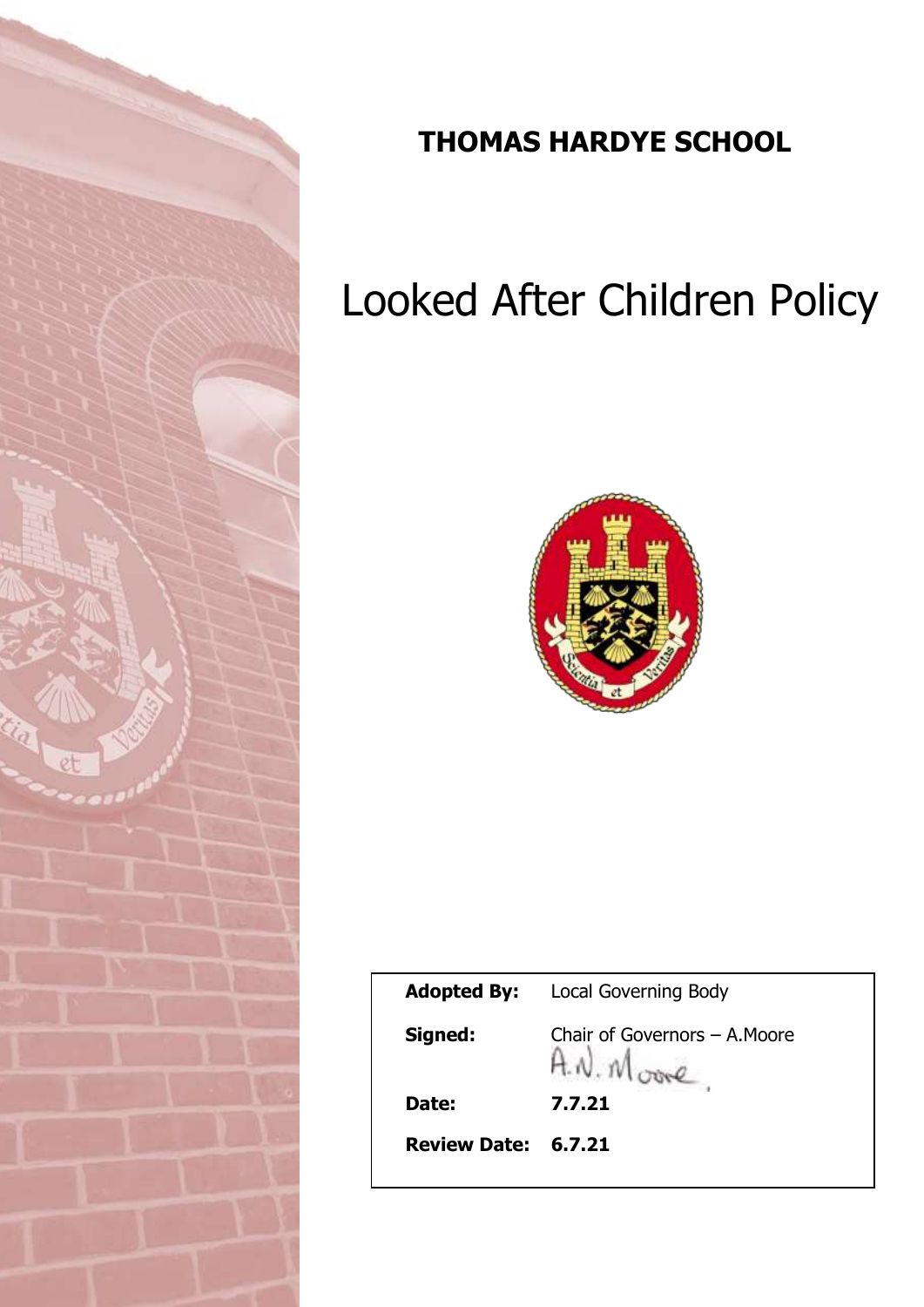### **THE THOMAS HARDYE SCHOOL**

## **Looked After Children Policy**

#### **1 Definition**

- 1.1 Looked After Children (LAC) are those in public care and are either:
	- Subject to a Care Order or Interim Care Order, living either at home or away from home. The Local Authority has parental authority which it then shares with the parents in a prescribed way.
	- Accommodated with friends or relatives, foster care or residential homes parents retain full parental responsibility.
	- Remanded into care.
- 1.2 A private agreement is not public care when a child lives with friends or relatives by private arrangement and these children are not designated as Looked After.

#### **2 Aims**

- 2.1 At the Thomas Hardye School Looked After Children, are entitled to:
	- Stay safe
	- Be healthy
	- Enjoy and achieve
	- Be involved
	- Acquire economic well being

#### **3 Rationale**

- 3.1 The national outcomes for Looked After Children in terms of educational achievement and subsequent life chances are of real concern.
- 3.2 It follows that children and young people who are looked after need special treatment and positive discrimination in their favour if this situation is to be improved.
- 3.3 For Looked After Children this school aims to provide positive experiences and to offer stability, safety, continuity, and individual care and attention.

#### **4 Roles and Priorities**

#### 4.1.1 The Headteacher and Leadership Team

The Headteacher and Leadership Team will ensure the provision/outcomes for Looked After Children are specifically recorded in:-

- The school's Self Evaluation Form (SEF)
- Appropriate School Policies and Procedures
- Specific Reports on issues such as student progress in relation to targets and Fischer Family Trust; exam results; attendance; behaviour, sanctions, exclusions; student voice.
- School Development Plan if evaluation shows that improvement in provision is needed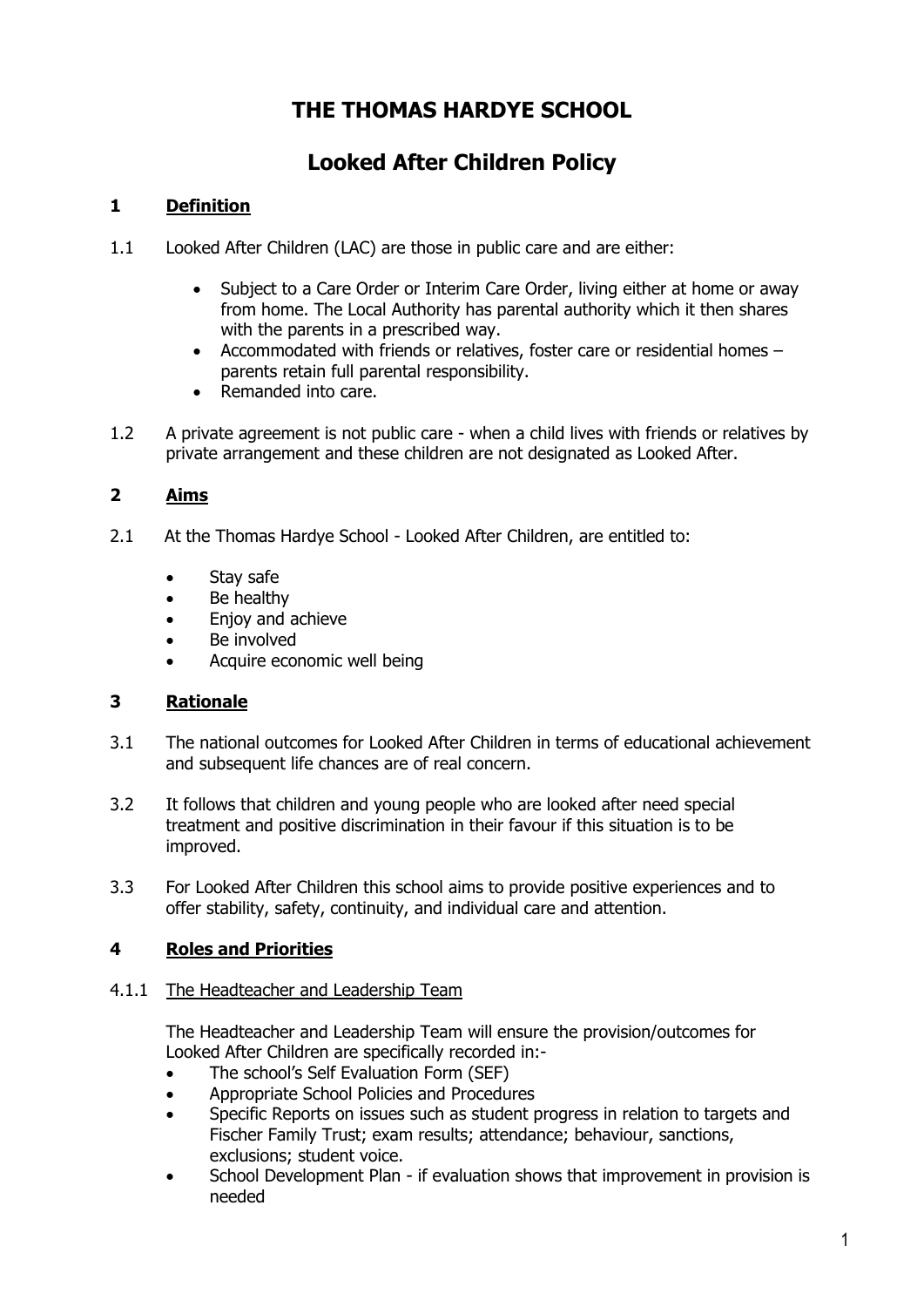#### 4.1.2 The Headteacher and Designated Teacher for LAC will:-

- Provide an annual report on the provision for, and progress of, Looked After Children to the Governing Body.
- Ensure staff are aware that the provision to support Looked After Children is a key school priority.
- Show a personal interest and involvement in Looked After children in the school.
- Provide Continuing Professional Development for staff on issues pertaining to Looked After Children and to ensure that Designated Teachers attend regular training.
- Provide information to the Dorset Virtual School regarding the progress of Looked After Children on the school's roll.
- The Headteacher will give the Designated Teacher for looked After Children the time and facilities to carry out his/her job description and support them at all times in their work.

#### 4.2 Governing Body

4.2.1 The Governing Body will appoint a Designated Teacher to promote the educational achievement of all Looked After Children on the school roll. The Governing Body will also nominate a Name Governor for Looked After Children (wherever practicable this will be the Governor also having responsibility for Safeguarding).

4.2.2 The Governing body will ensure that the Designated Teacher is appropriately qualified for that role (in accordance with the Looked After Pupils etc (England Regulations 2009) and, in partnership with the Headteacher, ensure that, through their training and development, the Designated Teacher has the opportunity to acquire and keep up-to-date the necessary skills, knowledge and training to understand and respond to the specific teaching and learning needs of Looked After Children.

4.2.3 The Governing Body will receive a statutory annual report on Looked After Children as outlined above. Interim update reports will also be provided to the Governing Body on a termly basis.

#### 4.3 Designated Teacher

- 4.3.1 The Designated Teacher will
	- Be a champion for Looked After Children within the school and ensure that they are receiving special provision.
	- Ensure that the Looked After Children are aware of who the Designated Teacher is, and that their College Leader, Guidance Leader / Intervention Leader are the members of staff whose role is to support them at school.
	- Ensure that teachers and other staff who need to know are aware of who are Looked After Children, and ensure that those staff treat the information confidentially.
	- Ensure that any issues regarding a child or young person being in care are treated sensitively by all staff.
	- To support the College Leader, Guidance Leader / Intervention Leader to draw up strategies for students who are not achieving, behaving poorly or not attending and then monitor the success of their implementation.
	- To act as the liaison for the school with CIS and the Dorset Virtual School (DVS) with regard to LAC.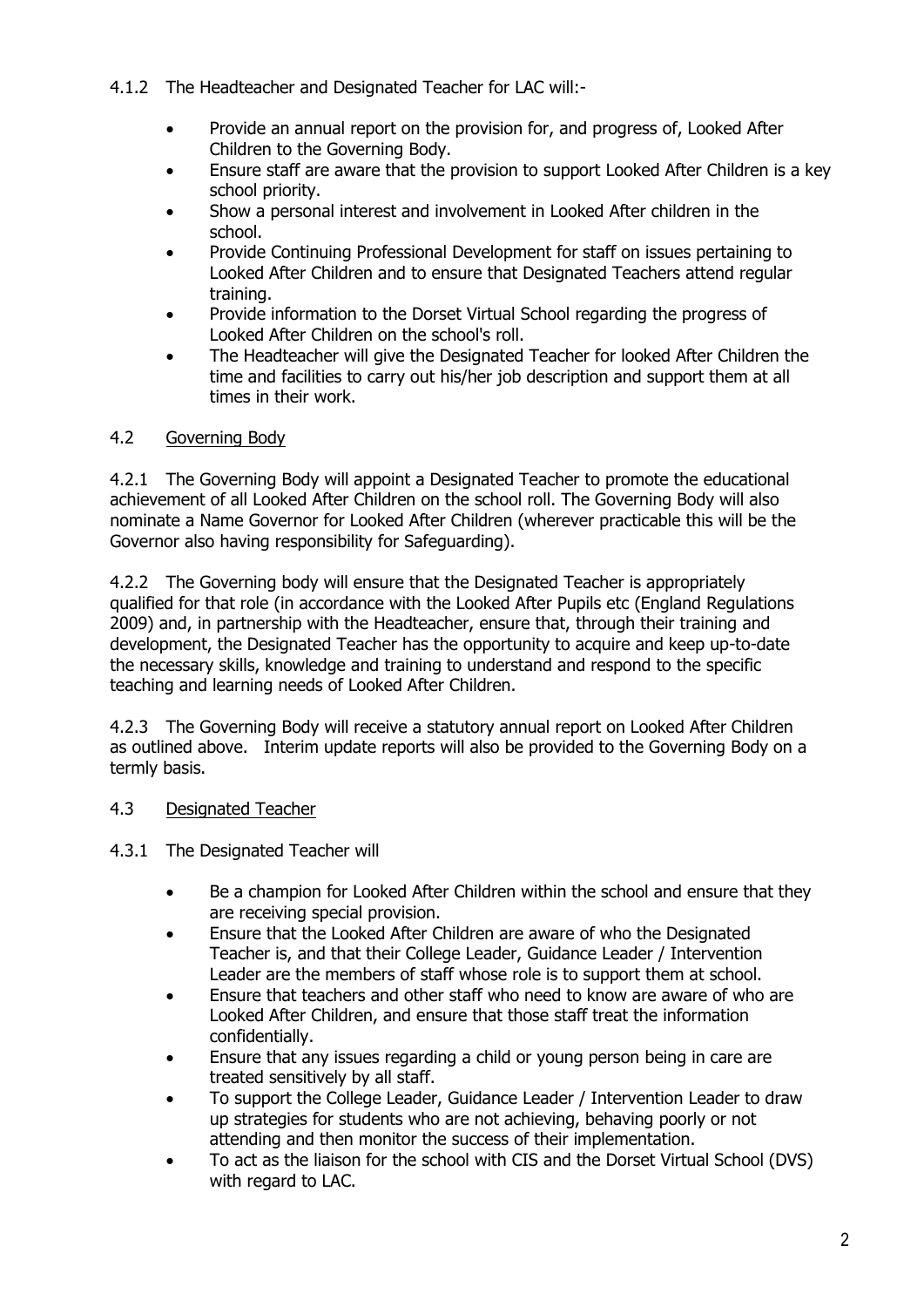- To ensure that all Looked After Children have a Personal Education Plan (PEP). All Looked After Children must have a PEP as part of their overall care plant. The DVS should send the PEP the Designated Teacher when the child becomes looked after or joins the school).
- To liaise closely with the DVS Team
	- o Contact the DVS Team if access is needed to a Social Worker or a multi-agency team;
	- o Inform the DVS Team of any problems out of school that seem to have been identified;
	- o Seek the support of the DVS Team if Local Authority or other agency procedures do not seem to be giving necessary support to Looked After Children;
	- o Keep the DVS Team informed about the general progress of Looked After Children;
	- o Inform the DVS Team if carers do not seem to be co-operating with the school in helping the student's educational development.

NB: The DVS Team will keep Designated Teachers informed on all issues relating to their Looked After Children on a continuous and regular basis, and will meet termly to discuss the LAC. The Designated Teacher has a key role in helping Looked After Children make a smooth transition to their new school or college, including making sure there are effective arrangements in place for the speedy transfer of information (whether the LAC is arriving at or leaving the school).

#### 4.4 College Leaders

- 4.4.1 The College Leader will:
	- Provide support for LAC in their College.
	- Ensure that all possible is being done to raise the achievement levels of Looked After Children –
		- the students are following an appropriate curriculum (and in Year 9 make the best possible option choices);
		- the students know their targets and get feedback at least termly on how **they are improving in relation to these targets and how they can** improve and do better through Academic tutorials with tutors.
		- the school's data tracking and comparisons with FFT show on a termly basis if a student is underachieving with monitored intervention strategies then being put into place;
		- the students are entered for public exams in all cases unless it is totally inappropriate;
		- the students have access to any extra support that is available in the school;
		- the students have all possible individual assistance in developing their basic literacy, reading and numeracy skills;
		- students on the Special Educational Needs register receive all possible support to meet their needs;
		- students are completing homework and coursework on time and of good quality and that intervention takes place if this is not the case.
	- Ensure Looked After Children receive extra support as necessary and appropriate, with the key aims of helping them achieve their academic potential and further their personal and social development.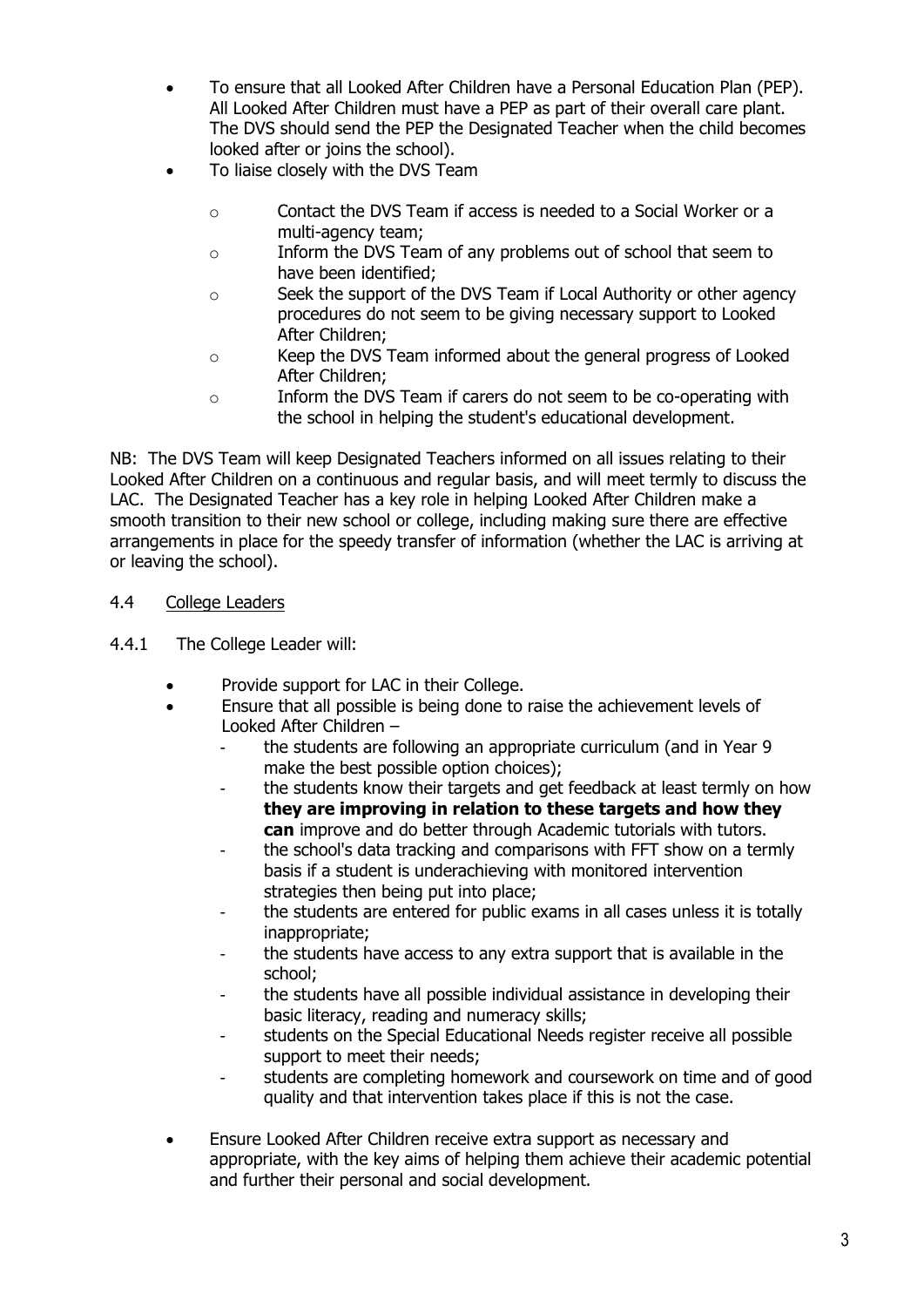- To ensure that Looked After Children receive a smooth induction into the school, with the obtaining of all relevant past history.
- To keep comprehensive and up to date files on each student and to ensure that these are passed on should the student move school.
- To meet with the Looked After Child regularly to check progress and to listen to his/her views about both in school and out of school issues.
- To play the lead educational role at PEP meetings and liaise with the DVS team in setting individual PEPs.
- To check with staff on a continuous basis how the students are doing and to intervene quickly at the first sign of a problem, eg. behaviour issues, poor effort etc.
- To monitor attendance on a regular basis and to report any concerns straightaway.
- It is important that Looked After Children have a voice in setting learning targets.
- 4.4.2 Guidance Leaders / Intervention Leaders
	- To encourage students to be fully involved in extra-curricular and extension activities both in and outside school; to help them with the logistics of taking part in educational visits and other activities; to encourage them to be fully involved in the school, eg year and school councils.
	- To ensure that students know there is someone they can approach if ever they have a problem or just want to talk, (this could be the Designated Teacher/Guidance Leader/Intervention Leader, tutor or another member of staff).
	- To make provision for specific mentoring or counselling, in relation to promoting emotional well-being through a robust pastoral support programme that includes access to social skills groups, nurture groups and the Children and young People's Emotional Health and Wellbeing Service (CAMHS) as necessary.
	- To liaise with carers keeping them informed but also urging them to be partners in the student's education and showing them how they can do this.
	- To ensure that students are getting their fair share of praise and rewards from the school's systems and to intervene when this seems not to be the case.
	- To be vigilant for any child protection issues and also to check carefully for any sign of a Looked After Child being vulnerable to any other safeguarding issues (eg bullying).

#### 4.5 Teachers and Other Staff

4.5.1 Teachers and other relevant staff should be aware of Looked After Children in their classes and to give them all possible support and encouragement as students who need special provision and positive discrimination whilst preserving confidentiality and showing sensitivity and understanding.